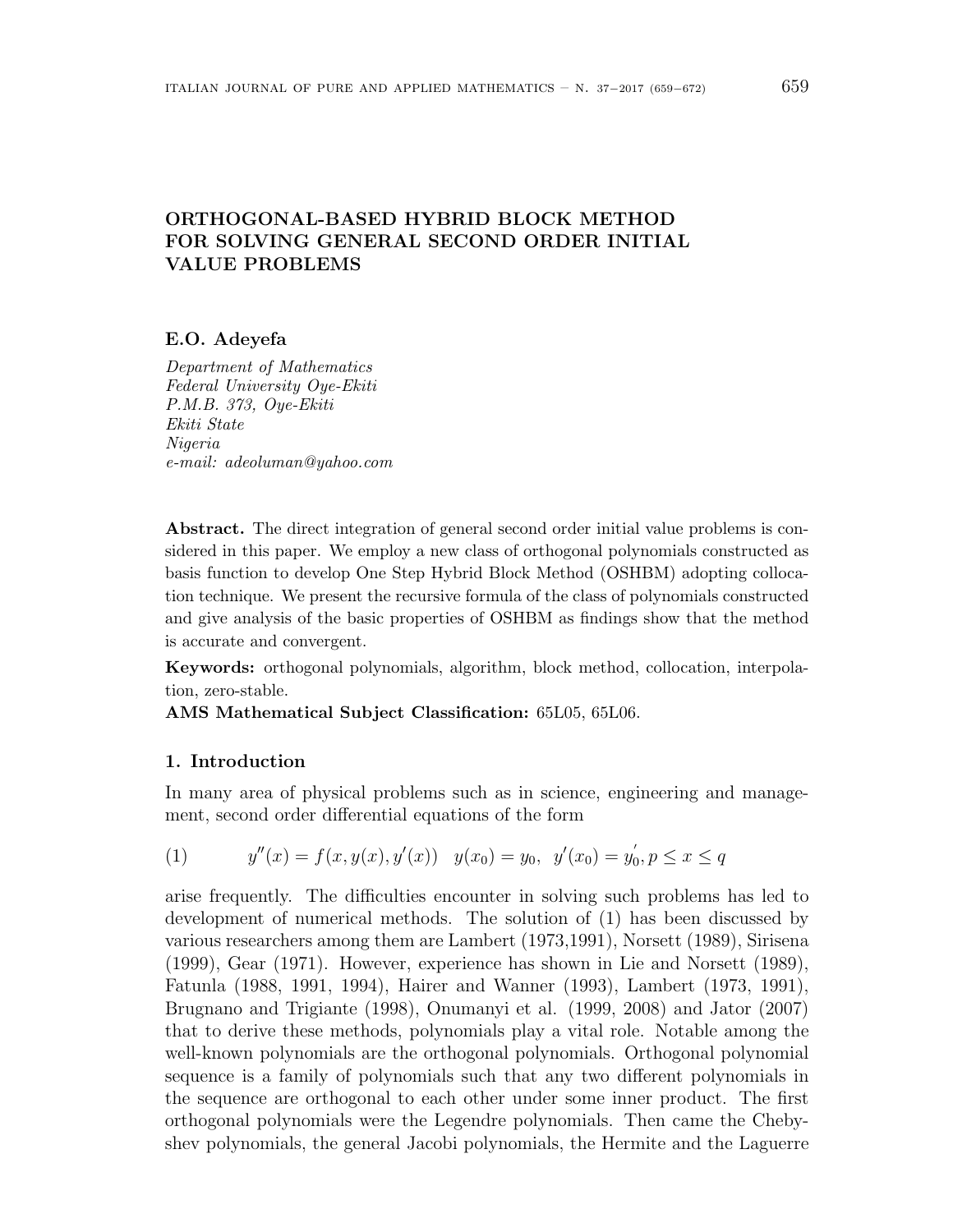polynomials. All these classical orthogonal polynomials play an important role in many applied problems.

Asymptotic formulae for orthogonal polynomials were first discovered by G. Szego, Szego (1975). Lanczos, C. (1938) introduced Chebyshev polynomials as trial function. Several researchers have employed these polynomials as trial functions to formulate algorithms (see Shampine and Watts (1969), Tanner (1979), Dahlquist (1979), Jator (2007), Awoyemi (1991)).

In this work, we shall employ a non-negative weight function to construct a new class of orthogonal polynomials which will serve as trial functions to formulate numerical algorithms for the solution of initial value problems.

## 2. Construction of orthogonal basis function

We define the orthogonal polynomial of the first kind of degree n over the interval [-1, 1] with respect to weight function  $w(x) = (x^2 - 1)^2$  as

(2a) 
$$
q_r(x) = \sum_{r=0}^{n} C_r^{(n)} x^r
$$

The following requirements are considered:

(2b) 
$$
\langle q_m(x), q_n(x) \rangle = 0, \ m = 0, 1, 2, ..., n-1
$$

For the purpose of constructing the basis function, we adopt the approach discussed extensively in Adeyefa and Adeniyi (2015) and use additional property (the normalization)

$$
(2c) \t\t q_n(1) = 1
$$

Using  $(2b)$  and  $(2c)$ , equation  $(2a)$  yields

$$
\begin{cases}\nq_0(x) = 1 \\
q_1(x) = x \\
q_2(x) = \frac{1}{6}(7x^2 - 1) \\
q_3(x) = \frac{1}{2}(3x^3 - x) \\
q_4(x) = \frac{1}{16}(33x^4 - 18x^2 + 1) \\
q_5(x) = \frac{1}{48}(143x^5 - 110x^3 + 15x) \\
q_6(x) = \frac{1}{32}(143x^6 - 143x^4 + 33x^2 - 1) \\
q_7(x) = \frac{1}{32}(221x^7 - 273x^5 + 91x^3 - 7x) \\
q_8(x) = \frac{1}{384}(4199x^8 - 6188x^6 + 2730x^4 - 364x^2 + 7) \\
q_9(x) = \frac{1}{128}(2261x^9 - 3876x^7 + 2142x^5 - 420x^3 + 21x) \\
q_{10}(x) = \frac{1}{256}(7429x^{10} - 14535x^8 + 9690x^6 - 2550x^4 + 225x^2 - 3)\n\end{cases}
$$

In the spirit of Golub and Fischer (1992), equation (3) must satisfy three-term recurrence relation

$$
c_j p(t) = (t - a_j)p_{j-1}(t) - b_j p_{j-2}(t), j = 1, 2, ..., p_{-1}(t) = 0, p_0(t) \equiv p_0
$$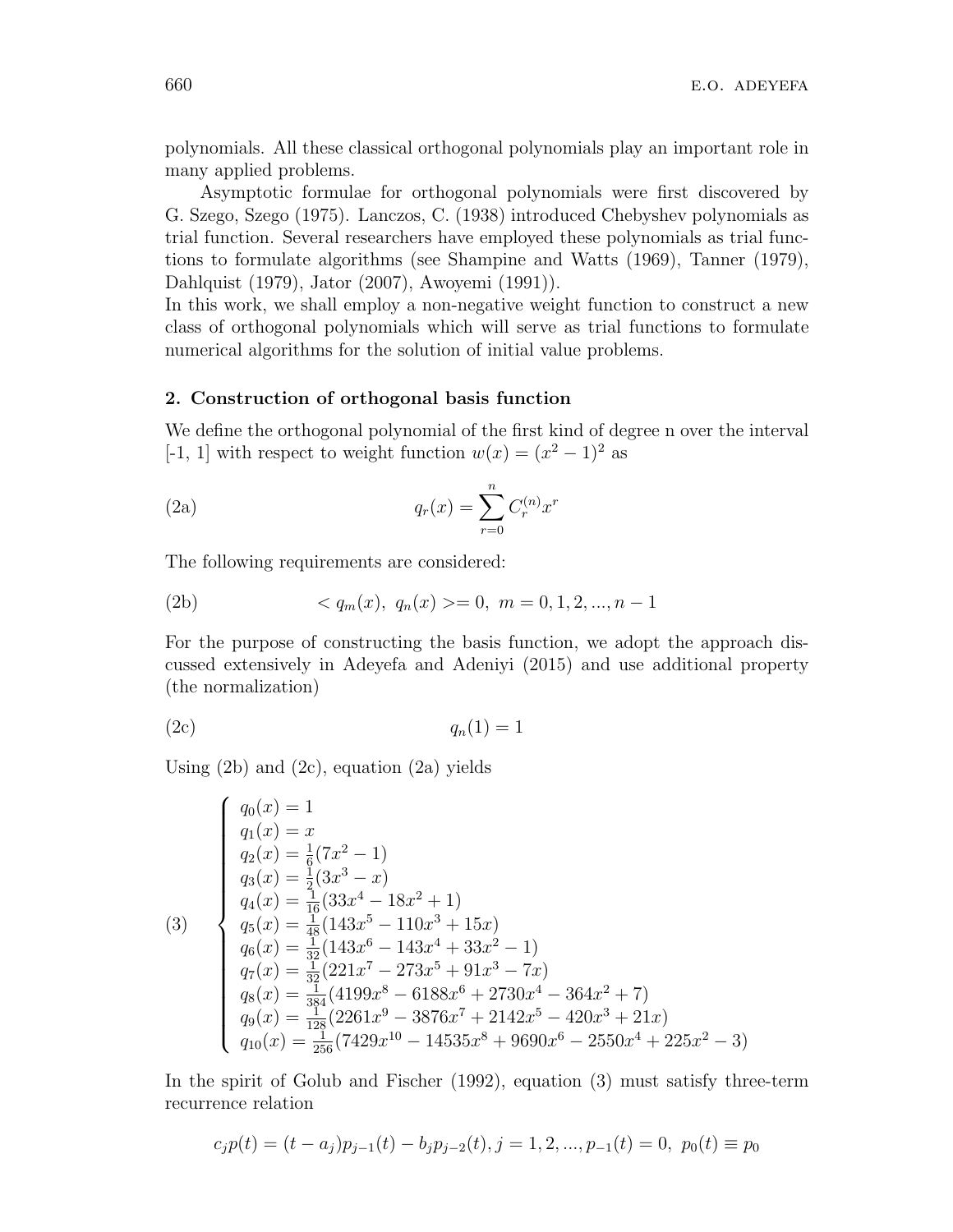where

$$
b_j, c_j > 0 \text{ for } j \ge 1 \text{ (b) is arbitrary.}
$$
  
\n
$$
c_j p(t) = (n+5)P_{n+1}(x), (t-a_j)p_{j-1}(t) = (2n+5)xP_n(x), b_j p_{j-2}(t) = nP_{n-1}(x),
$$
  
\n
$$
n = 1, 2, ...
$$

The recursive formula for these orthogonal polynomials is therefore given as

$$
P_{n+1}(x) = \frac{1}{n+5} \left[ (2n+5)xP_n(x) - nP_{n-1}(x) \right], \ n \ge 1, \ P_0(x) = 1, \ P_1(x) = x
$$

This relation, along with the two polynomials  $P_0(x)$  and  $P_1(x)$ , allows the new set of polynomials to be generated recursively.

In what immediately follows, we shall develop an algorithm to integrate second order differential equations where polynomials  $q_n(x)$  shall be employed as basis function. Thereafter, the analysis of the method for convergence and implementation of the method through some test problems shall be presented. Finally, conclusion shall be made.

## 3. Materials and methods

## 3.1. Development of the method

In this section, our aim is to derive a continuous hybrid scheme which shall serve as direct integrator to second order initial value problems (IVPs) of the form (1). To make this happen, we shall seek an approximant

(4) 
$$
y(x) = \sum_{r=0}^{s+k-1} a_r q_r(x)
$$

to obtain the solution of second order initial value problems in ordinary differential equations. Transforming  $q_n(x)$  to interval [0, 1], we have  $x = \frac{2X-2x_n-ph}{ph}$ , where p varies as the method to be developed. In this case,  $p = 1$ , s and k in (4) are points of interpolation and collocation respectively. The procedure involves interpolating (4) at points  $s = \frac{1}{4}, \frac{1}{2}$  $\frac{1}{2}$  and collocating the second derivative of (4) at points  $k = 0$ ,  $\frac{1}{4}, \frac{1}{3}$  $\frac{1}{3}, \frac{1}{2}$  $\frac{1}{2}$ , 1. The  $a_r$ ,  $r = 0(1)6$  from the resulting system of equations are obtained as

$$
(5)
$$
\n
$$
\begin{cases}\na_0 = y_{n+\frac{1}{2}} - \frac{h^2}{1386} f_n + \frac{h^2}{77} f_{n+\frac{1}{4}} - \frac{81h^2}{4928} f_{n+\frac{1}{3}} + \frac{241h^2}{11088} f_{n+\frac{1}{2}} + \frac{13h^2}{44352} f_{n+1} \\
a_1 = -2y_{n+\frac{1}{4}} + 2y_{n+\frac{1}{2}} - \frac{1703h^2}{506880} f_n + \frac{119h^2}{2376} f_{n+\frac{1}{4}} - \frac{8037h^2}{112640} f_{n+\frac{1}{3}} \\
+ \frac{10867h^2}{126720} f_{n+\frac{1}{2}} \frac{379h^2}{276480} f_{n+1} \\
a_2 = -\frac{51h^2}{8008} f_n + \frac{120h^2}{1001} f_{n+\frac{1}{4}} - \frac{1215h^2}{8008} f_{n+\frac{1}{3}} + \frac{285h^2}{2002} f_{n+\frac{1}{2}} + \frac{3h^2}{1001} f_{n+1} \\
a_3 = -\frac{h^2}{117} f_n + \frac{40h^2}{351} f_{n+\frac{1}{4}} - \frac{45h^2}{208} f_{n+\frac{1}{3}} + \frac{25h^2}{234} f_{n+\frac{1}{2}} + \frac{23h^2}{5616} f_{n+1} \\
a_4 = -\frac{2h^2}{495} f_n + \frac{16h^2}{165} f_{n+\frac{1}{4}} - \frac{27h^2}{220} f_{n+\frac{1}{3}} + \frac{13h^2}{495} f_{n+\frac{1}{2}} + \frac{7h^2}{1980} f_{n+1} \\
a_5 = -\frac{3h^2}{2860} f_n - \frac{16h^2}{715} f_{n+\frac{1}{4}} + \frac{243h^2}{5720} f_{n+\frac{1}{3}} - \frac{3h^2}{143} f_{n+\frac{1}{2}} + \frac{1h^2}{520} f_{n+1} \\
a
$$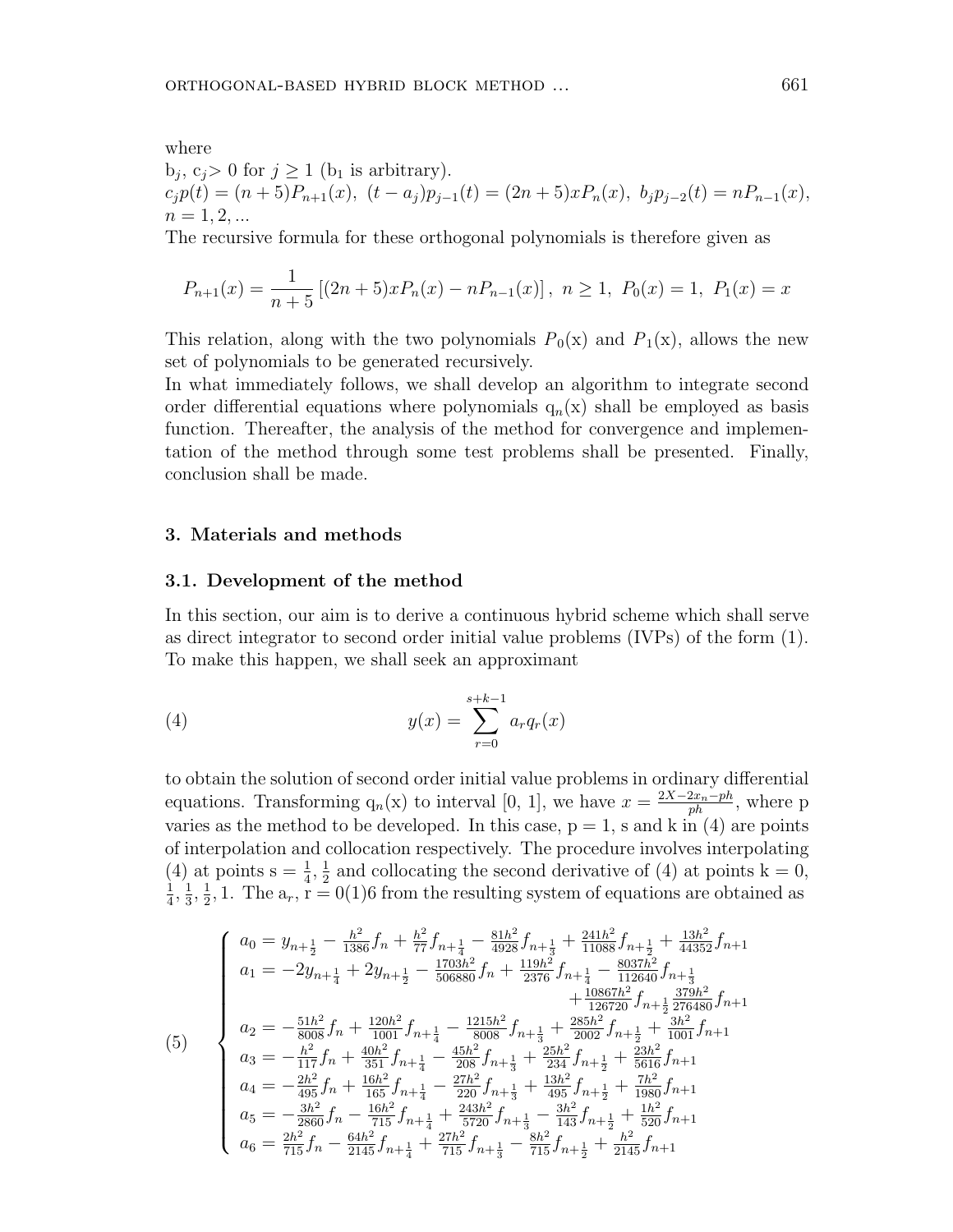Substituting (5) into (4) yields the continuous implicit method

(6) 
$$
sy(x) = \alpha_{\frac{1}{4}}(x)y_{n+\frac{1}{4}} + \alpha_{\frac{1}{2}}(x)y_{n+\frac{1}{2}} + h^2(\beta_k(x)f_{n+k}), \ k = 0, \frac{1}{4}, \frac{1}{3}, \frac{1}{2}, 1
$$

Evaluating equation (6) at  $x = x_{n+m}$ , m=0,  $\frac{1}{3}$  $\frac{1}{3}$ , 1 yields the discrete equations

(7a) 
$$
y_{n+1} = -2y_{n+\frac{1}{4}} + 3y_{n+\frac{1}{2}} - \frac{109h^2}{5120}f_n + \frac{41h^2}{120}f_{n+\frac{1}{4}} - \frac{5103h^2}{10240}f_{n+\frac{1}{3}} + \frac{449h^2}{1280}f_{n+\frac{1}{2}} + \frac{451h^2}{30720}f_{n+1}
$$

(7b) 
$$
y_{n+\frac{1}{3}} = \frac{2}{3}y_{n+\frac{1}{4}} + \frac{1}{3}y_{n+\frac{1}{2}} - \frac{137h^2}{3732480}f_n + \frac{53h^2}{87480}f_{n+\frac{1}{4}} - \frac{1817h^2}{276480}f_{n+\frac{1}{3}} - \frac{883h^2}{933120}f_{n+\frac{1}{2}} + \frac{103h^2}{22394880}f_{n+1}
$$

(7c) 
$$
y_n = 2y_{n+\frac{1}{4}} - y_{n+\frac{1}{2}} + \frac{71h^2}{15360}f_n + \frac{7h^2}{120}f_{n+\frac{1}{4}} - \frac{81h^2}{10240}f_{n+\frac{1}{3}} + \frac{29h^2}{3840}f_{n+\frac{1}{2}} - \frac{h^2}{10240}f_{n+1}
$$

To develop the block method from the continuous scheme, we adopt the general block formula proposed in Shampine and Watts (1969) in the normalized form given as

(8) 
$$
A^{(0)}Y_m = ey_m + h^{\mu-\lambda}df(y_m) + h^{\mu-\lambda}bF(y_m)
$$

Evaluating the first derivative of (6) at  $x = x_{n+j}$ ,  $j = 0, \frac{1}{4}$  $\frac{1}{4}$ ,  $\frac{1}{3}$  $\frac{1}{3}, \frac{1}{2}$  $\frac{1}{2}$ , 1 to obtain the first derivative equations (FDE). Substituting the resulting equations FDE and equation (7) into (8) and solving simultaneously gives a block formulae represented as

$$
\begin{cases}\ny_{n+\frac{1}{4}} = \frac{147}{10240}h^2f_n + \frac{7}{144}h^2f_{n+\frac{1}{4}} - \frac{783}{20480}h^2f_{n+\frac{1}{3}} + \frac{17}{2560}h^2f_{n+\frac{1}{2}} \\
-\frac{23}{184320}h^2f_{n+1} + \frac{1}{4}hy' + y_n \\
y_{n+\frac{1}{3}} = \frac{301}{14580}h^2f_n + \frac{928}{10935}h^2f_{n+\frac{1}{4}} - \frac{13}{216}h^2f_{n+\frac{1}{3}} + \frac{38}{3645}h^2f_{n+\frac{1}{2}} \\
-\frac{17}{14580}h^2f_{n+1} + \frac{1}{3}hy' + y_n \\
y_{n+\frac{1}{2}} = \frac{1}{30}h^2f_n + \frac{7}{45}h^2f_{n+\frac{1}{4}} - \frac{27}{320}h^2f_{n+\frac{1}{3}} + \frac{1}{48}h^2f_{n+\frac{1}{2}} + \frac{1}{2880}h^2f_{n+1} \\
y'_{n+\frac{1}{2}} = \frac{1}{20}h^2f_n + \frac{32}{45}h^2f_{n+\frac{1}{4}} - \frac{27}{40}h^2f_{n+\frac{1}{3}} + \frac{2}{5}h^2f_{n+\frac{1}{2}} + \frac{1}{72}h^2f_{n+1} + hy' + y_n \\
y'_{n+\frac{1}{4}} = \frac{581}{7680}hf_n + \frac{49}{120}hf_{n+\frac{1}{4}} - \frac{1431}{5120}hf_{n+\frac{1}{3}} + \frac{89}{1920}hf_{n+\frac{1}{2}} - \frac{13}{15360}hf_{n+1} + y'_n \\
y'_{n+\frac{1}{3}} = \frac{61}{810}hf_n + \frac{544}{1215}hf_{n+\frac{1}{4}} - \frac{7}{30}hf_{n+\frac{1}{3}} + \frac{2}{45}hf_{n+\frac{1}{2}} - \frac{1}{1215}hf_{n+1} + y'_n \\
y'_{n+\frac{1}{2}} = \frac{37}{4
$$

Equation (9) is our desired block method of which its basic properties shall be discussed in the next section.

#### 3.2. Implementation of the method

Equation (7) and FDE were solved simultaneously to obtain  $y_{n+j}$  and  $y'_{n+j}$  using the block  $(8)$  through maple code. Block equation  $(9)$  is applied directly to  $(1)$ without requiring any predictor to obtain numerical values for  $y_{n+j}, y'_n$  $n_{j}$  and  $f_{n+j}$ . The necessary starting value is obtained from the last values  $y_{n+1}$  and  $y'_{n+1}$  of the previous block whose loss of accuracy do not affect subsequent points, thus the order of the algorithm is preserved.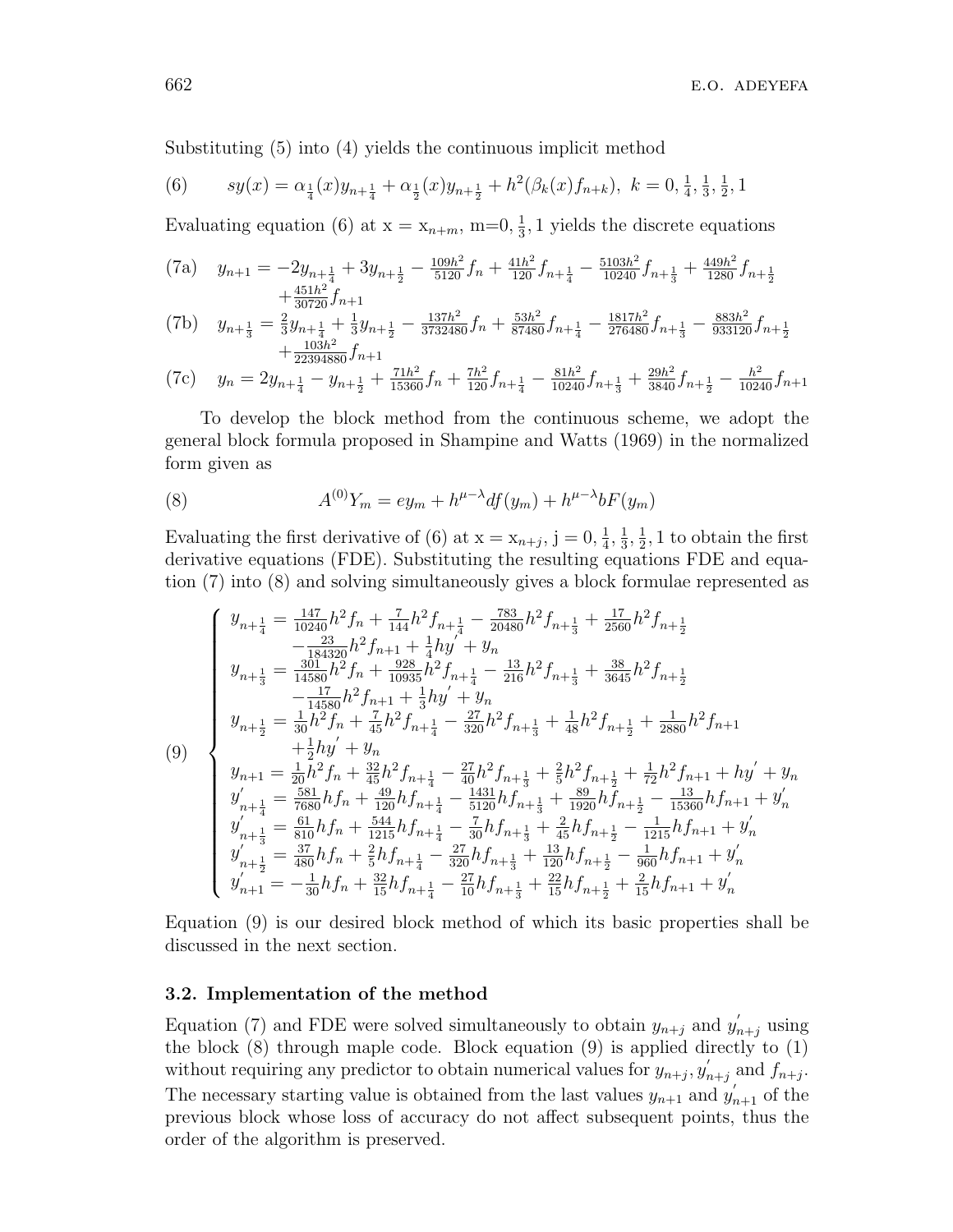### 4. Analysis of the method

#### 4.1. Order and error constant

Following Henrici (1962), the approach adopted in Fatunla (1991, 1994) and Lambert (1973), we define the local truncation error associated with equation (9) by the difference operator

(10) 
$$
L[y(x):h] = \sum_{j=0}^{k} [\alpha_j y(x_n + jh) - h^2 \beta_j f(x_n + jh)]
$$

where  $y(x)$  is an arbitrary function, continuously differentiable on [a, b].

Expanding  $(10)$  in Taylor series about the point x, we obtain the expression

$$
L[y(x);h] = C_0y(x) + C_1hy'(x) + C_2h^2y''(x) + \ldots + C_{p+3}h^{p+3}y^{p+3}(x)
$$

where the  $C_0, C_1, C_2, C_p, \ldots$  are obtained as

$$
C_0 = \sum_{j=0}^k \alpha_j, \quad C_1 = \sum_{j=1}^k j \alpha_j, \quad C_2 = \frac{1}{2!} \sum_{j=1}^k j^2 \alpha_j,
$$

$$
C_q = \frac{1}{q!} \left[ \sum_{j=1}^k j^q \alpha_j - q(q-1)(q-2) \sum_{j=1}^k \beta_j j^{q-3} \right]
$$

According to Lambert (1973), equations (7) and (9) are of order p if

$$
C_0 = C_1 = C_2 = \dots C_p = C_{p+1} = 0
$$
 and  $C_{p+2} \neq 0$ 

The  $C_{p+2} \neq 0$  is called the error constant and  $C_{p+2}h^{p+2}y^{p+2}(x_n)$  is the principal local truncation error at the point $x_n$ .

Thus, equations (7) and (9) are all of order 5 with the error constants

$$
C_{p+2} = \begin{bmatrix} \frac{-1}{196608} & \frac{329}{6449725440} & \frac{1}{5898240} \end{bmatrix}^T
$$

and

$$
C_{p+2} = \begin{bmatrix} -\frac{1}{241920} & \frac{1}{1548288} & \frac{13}{35271936} & \frac{59}{247726080} & \frac{7}{4423680} & \frac{13}{8398080} & \frac{1}{552960} & -\frac{1}{34560} \end{bmatrix}^T
$$

respectively.

## 4.2. Zero stability of the method

According to Lambert (1973), a linear multistep method is said to be zero-stable if no root of the first characteristic polynomial  $\rho(R)$  has modulus greater than one and if every root of modulus one has multiplicity not greater than the order of the differential equation.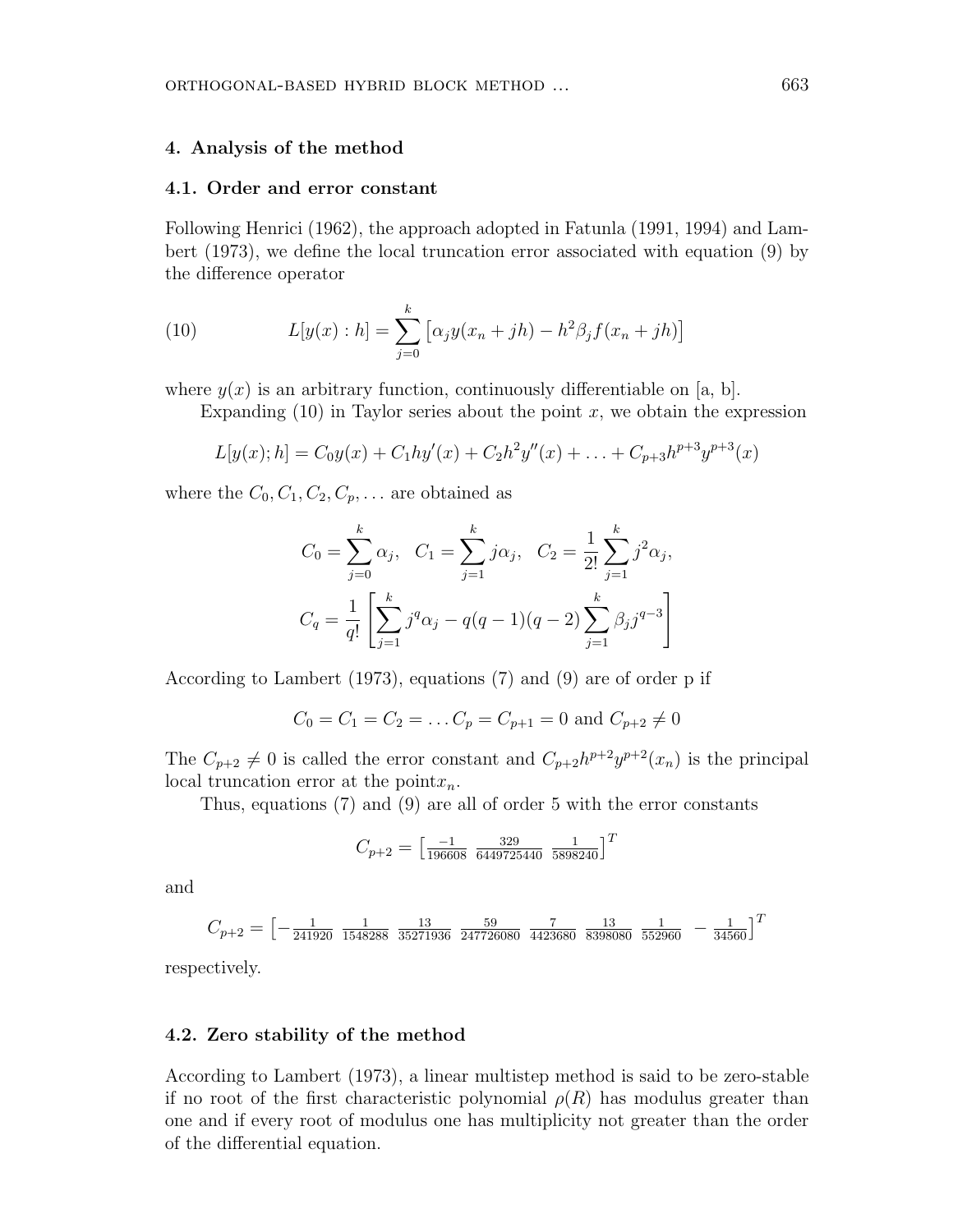To analyze the zero-stability of the method, we present (9) in vector notation form of column vectors  $e = (e_1 \dots e_r)^T$ ,  $d = (d_1 \dots d_r)^T$ ,  $y_m = (y_{n+1} \dots y_{n+r})^T$ ,  $F(y_m) = (f_{n+1} \tcdot f_{n+r})^T$  and matrices  $A = (a_{ij}), B = (b_{ij}).$ 

Thus, equation (9) forms the block formula

(11a) 
$$
A^0 y_m = hBF(y_m) + A^1 y_n + h df_n
$$

where  $h$  is a fixed mesh size within a block.

The first characteristic polynomial of the hybrid block method (9a) is given by

(11b) 
$$
\rho(R) = \det(RA^0 - A^1)
$$

where

$$
A^0 = \begin{pmatrix} 1 & 0 & 0 & 0 & 0 & 0 & 0 & 0 \\ 0 & 1 & 0 & 0 & 0 & 0 & 0 & 0 \\ 0 & 0 & 1 & 0 & 0 & 0 & 0 & 0 \\ 0 & 0 & 0 & 1 & 0 & 0 & 0 & 0 \\ 0 & 0 & 0 & 0 & 1 & 0 & 0 & 0 \\ 0 & 0 & 0 & 0 & 0 & 1 & 0 & 0 \\ 0 & 0 & 0 & 0 & 0 & 0 & 1 & 0 \\ 0 & 0 & 0 & 0 & 0 & 0 & 0 & 1 \end{pmatrix} \begin{pmatrix} y_{n+\frac{1}{2}} \\ y_{n+\frac{1}{2}} \\ y'_{n+\frac{1}{2}} \\ y'_{n+\frac{1}{2}} \\ y'_{n+\frac{1}{2}} \\ y'_{n+\frac{1}{2}} \end{pmatrix},
$$

$$
A^1 = \begin{pmatrix} 0 & 0 & 0 & 1 & 0 & 0 & 0 & \frac{1}{4} \\ 0 & 0 & 0 & 1 & 0 & 0 & 0 & \frac{1}{3} \\ 0 & 0 & 0 & 1 & 0 & 0 & 0 & \frac{1}{2} \\ 0 & 0 & 0 & 1 & 0 & 0 & 0 & 1 \\ 0 & 0 & 0 & 0 & 0 & 0 & 1 \\ 0 & 0 & 0 & 0 & 0 & 0 & 1 \\ 0 & 0 & 0 & 0 & 0 & 0 & 1 \end{pmatrix} \begin{pmatrix} y_{n+\frac{1}{2}} \\ y_{n+\frac{1}{2}} \\ y_{n-\frac{1}{2}} \\ y_{n-\frac{1}{2}} \\ y'_{n-\frac{1}{2}} \\ y'_{n-\frac{1}{3}} \\ y'_{n-\frac{1}{3}} \\ y'_{n-\frac{1}{3}} \\ y'_{n-\frac{1}{3}} \end{pmatrix},
$$

$$
B = \left(\begin{array}{cccc} \frac{7}{144} & \frac{-783}{20480} & \frac{17}{2560} & \frac{-23}{184320} & 0 & 0 & 0 & 0 \\ \frac{928}{10935} & \frac{-13}{216} & \frac{38}{3645} & \frac{-17}{14580} & 0 & 0 & 0 & 0 \\ \frac{7}{10935} & \frac{-27}{216} & \frac{1}{48} & \frac{1}{2880} & 0 & 0 & 0 & 0 \\ \frac{45}{45} & \frac{-27}{40} & \frac{2}{5} & \frac{1}{72} & 0 & 0 & 0 & 0 \\ \frac{49}{49} & \frac{-1431}{5120} & \frac{89}{1920} & \frac{-13}{15360} & 0 & 0 & 0 & 0 \\ \frac{120}{1215} & \frac{-7}{50} & \frac{2}{45} & \frac{-1}{1215} & 0 & 0 & 0 & 0 \\ \frac{2}{15} & \frac{-27}{50} & \frac{13}{13} & \frac{-1}{50} & 0 & 0 & 0 & 0 \\ \frac{2}{5} & \frac{-27}{15} & \frac{13}{120} & \frac{-1}{96} & 0 & 0 & 0 & 0 \\ \frac{32}{15} & \frac{-27}{10} & \frac{12}{15} & \frac{2}{15} & 0 & 0 & 0 & 0 \\ \end{array}\right) \left(\begin{array}{c} f_{n+\frac{1}{4}} \\ f_{n+\frac{1}{2}} \\ f_{n+\frac{1}{4}} \\ f_{n-\frac{1}{4}} \\ f_{n-\frac{1}{4}} \\ f_{n-\frac{1}{2}} \\ f_{n-\frac{1}{2}} \\ f_{n-\frac{1}{2}} \end{array}\right),
$$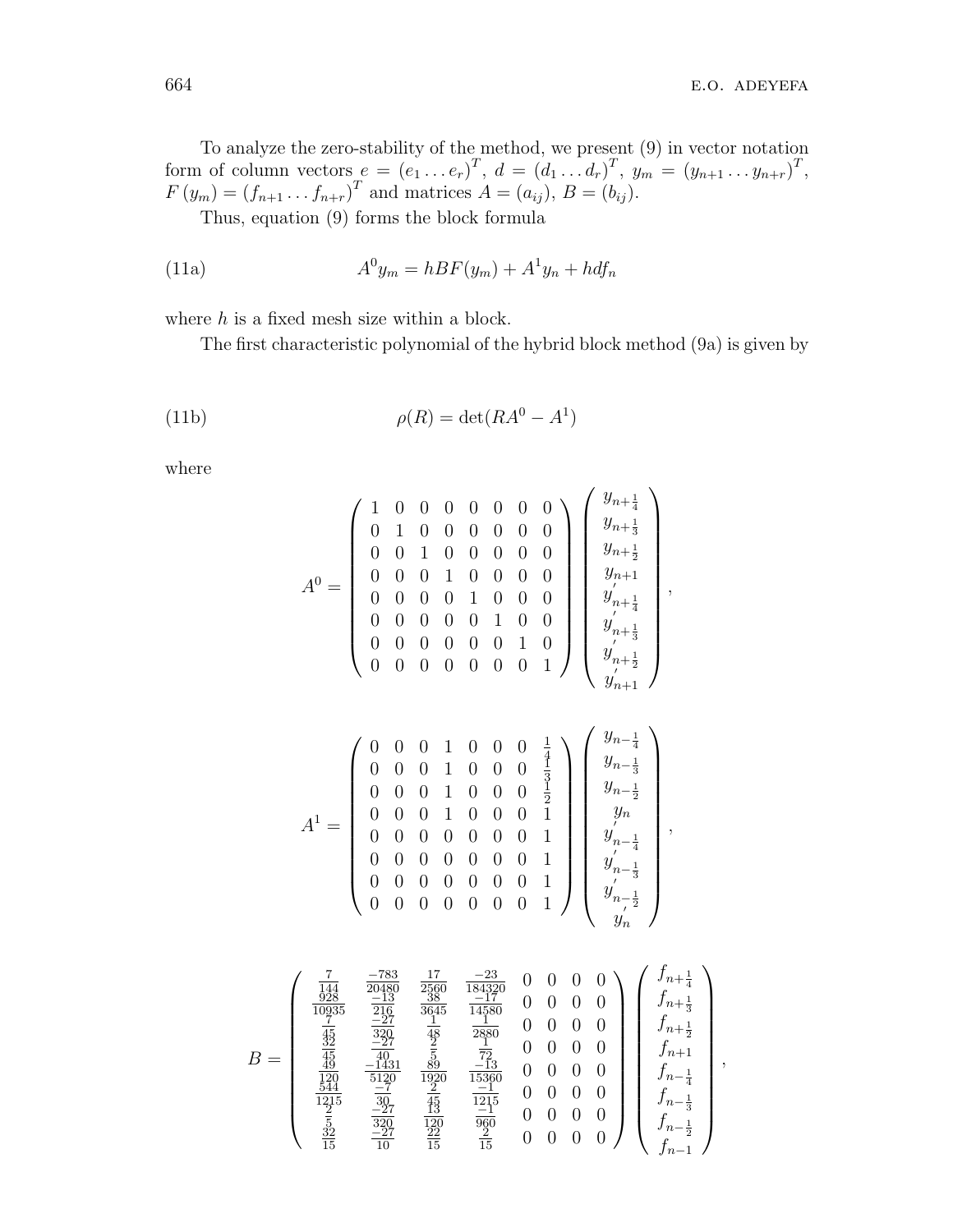$$
d = \left(\begin{array}{cccccc} 0 & 0 & 0 & \frac{147}{10240} & 0 & 0 & 0 & 0 \\ 0 & 0 & 0 & \frac{301}{305} & 0 & 0 & 0 & 0 \\ 0 & 0 & 0 & \frac{1}{30} & 0 & 0 & 0 & 0 \\ 0 & 0 & 0 & \frac{1}{20} & 0 & 0 & 0 & 0 \\ 0 & 0 & 0 & \frac{581}{7680} & 0 & 0 & 0 & 0 \\ 0 & 0 & 0 & \frac{61}{810} & 0 & 0 & 0 & 0 \\ 0 & 0 & 0 & \frac{37}{480} & 0 & 0 & 0 & 0 \\ 0 & 0 & 0 & \frac{37}{480} & 0 & 0 & 0 & 0 \\ 0 & 0 & 0 & \frac{-1}{30} & 0 & 0 & 0 & 0 \end{array}\right) \left(\begin{array}{c} f_{n-\frac{1}{4}} \\ f_{n-\frac{1}{3}} \\ f_{n-\frac{1}{2}} \\ f_{n-\frac{1}{2}} \\ f_{n-1} \\ f_{n-2} \\ f_{n-3} \\ f_{n-4} \end{array}\right)
$$

Substituting  $A^0$  and  $A^1$  in (11b), we obtain  $\rho(R) = R^6(R-1)^2$  which implies that  $R_1 = \ldots = R_6 = 0, R_7 = R_8 = 1.$ 

According to Fatunla (1988 , 1991), the our block method equation are zerostable since from  $\rho(R) = 0$  satisfies  $|R_j| \leq 1$ ,  $j = 1$  and for those roots with  $|R_j|=1$ , the multiplicity does not exceed two.

## 4.3. Region of absolute stability of the main methods

For the region of absolute stability, the following definitions are considered. Given the stability polynomial

(12) 
$$
\pi(z,\overline{h}) = \rho(z) - \overline{h}\sigma(z) = 0
$$

where  $\overline{h} = h^2 \lambda^2$  and  $\lambda = \frac{df}{dy}$  are assumed constants.

The scheme (7) is said to be absolutely stable if for a given  $\overline{h}$  all the roots  $z_s$ of (12) satisfy  $|z_s| < 1$ ,  $s = 1, 2, \ldots n$ , where  $\overline{h} = \lambda h$ .

**Definition 1.1.** The region  $\Re$  of the complex  $\overline{h}$ -plane such that the roots of  $\pi(z,\bar{h})=0$  lies within the unit circle whenever  $\bar{h}$  lies in the interior of the region is called the region of absolute stability.

**Remark.** Let  $\Re$  be the boundary of the region  $\Re$ . Since the roots of the stability polynomial are continuous functions of  $\overline{h}$ ,  $\overline{h}$  will lie on  $\Re$  when one of the roots of the  $\pi(z,\overline{h})=0$  lies on the boundary of the unit circle. Thus we define (12) in terms of Euler's number,  $\exp i\theta$ , as follows;

(13) 
$$
\pi(\exp(i\theta), h) = \rho(\exp(i\theta) - \overline{h}\sigma(\exp(i\theta))) = 0
$$

So that, the locus of the boundary  $\Re$  is given by

(14) 
$$
\overline{h}(\theta) = \frac{\rho(e^{i\theta})}{\sigma(e^{i\theta})}
$$

From (7a), the boundary of the region of absolute stability is

$$
\overline{h}(\theta) = \frac{2\cos\frac{1}{4}\theta - 3\cos\frac{1}{2}\theta - 3i\sin\frac{1}{2}\theta + 2i\sin\frac{1}{4}\theta + \cos\theta + i\sin\theta}{\left(\frac{41}{120}i\sin\frac{1}{4}\theta - \frac{5103}{10240}i\sin\frac{1}{3}\theta + \frac{449}{1280}i\sin\frac{1}{2}\theta + \frac{451}{30720}i\sin\theta - \frac{109}{5120}\right)}
$$
\n
$$
+ \frac{41}{120}\cos\frac{1}{4}\theta - \frac{5103}{10240}\cos\frac{1}{3}\theta + \frac{449}{1280}\cos\frac{1}{2}\theta + \frac{451}{30720}\cos\theta
$$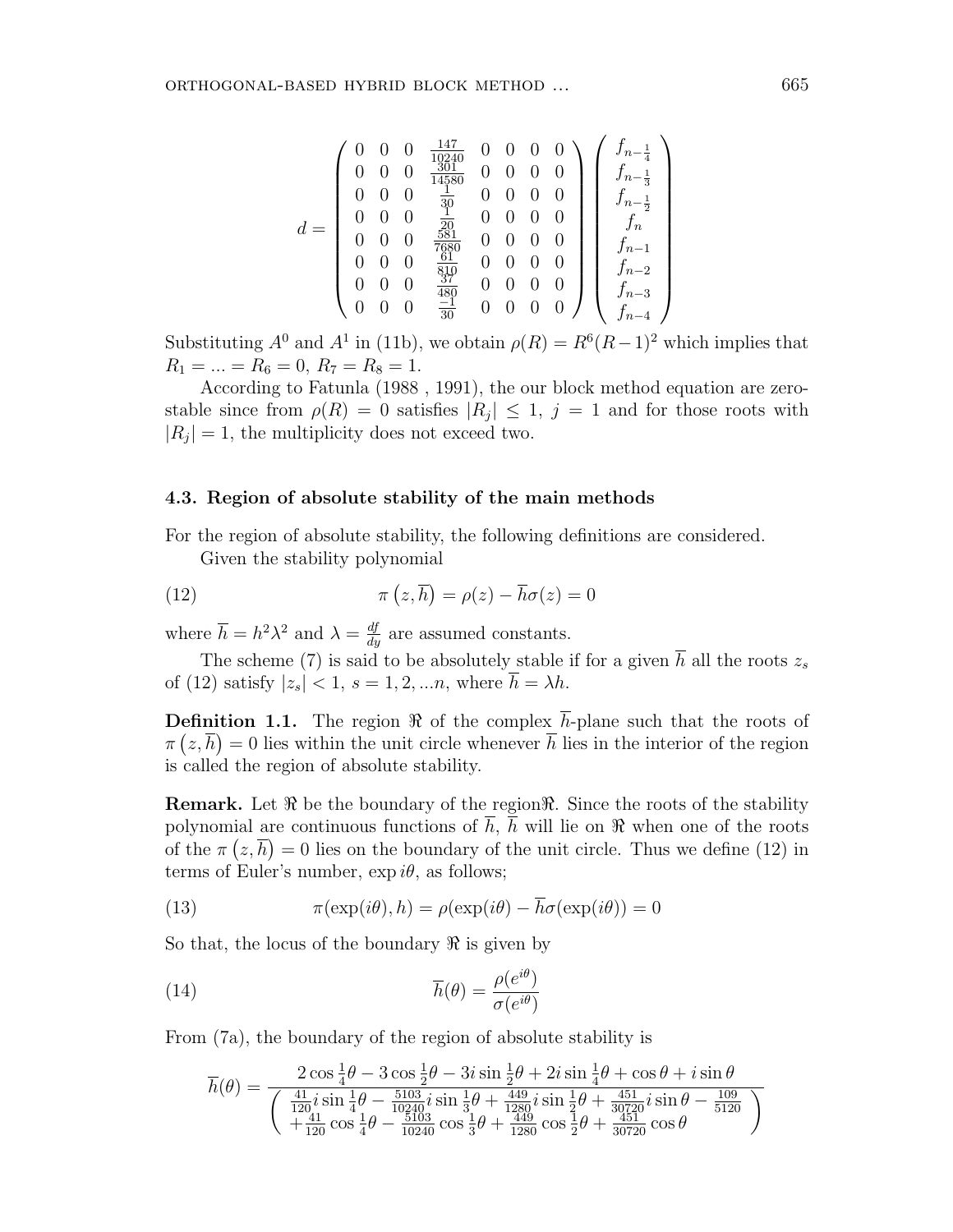Definition 1.2. According to Widlund (1967), a numerical method is said to be A( $\alpha$ )-stable,  $\alpha \in (0, \frac{\pi}{2})$  $\frac{\pi}{2}$ , if its region of absolute stability contains the infinite wedge  $W_{\alpha} = \{h\lambda \mid -\alpha < \pi - \arg h\lambda < \alpha\}.$ 

The  $A(\alpha)$ -stability property is shown in Figure 1.



Fig. 1: A(alpha)-stability property of the Method

## 4.4. Consistency of the method

According to Lambert (1973), a linear multistep method is said to be consistent if it has order at least one. Owing to this definition, equations (7) and (9) are consistent.

# 4.5. Convergency of the Method

According to the theorem of Dahlquist, the necessary and sufficient condition for a LMM to be convergent is to be consistent and zero stable. Since the method satisfies the two conditions hence its convergence.

#### 4.6. Numerical experiment

Problem 1. We consider here the highly stiff initial value problem

$$
y'' = -1001y' - 1000y, y(0) = 1, y'(0) = -1, h = 0.05
$$

Exact Solution:  $y(x) = \exp(-x)$ .

Problem 2. Here we implement OSHBM using linear initial value problem

$$
y'' = -\frac{6}{x}y' - \frac{4}{x^2}y, y(1) = 1, y'(1) = 1, h = \frac{0.1}{32}
$$

Exact Solution:  $y(x) = \frac{5}{3x} - \frac{2}{3x}$  $\frac{2}{3x^4}$ .

Problem 3. The Vanderpol's Oscillator Problem

$$
y'' = 2\cos x - \cos^3 x - y' - y - y^2y', y(0) = 0, y'(0) = 1, h = 0.1
$$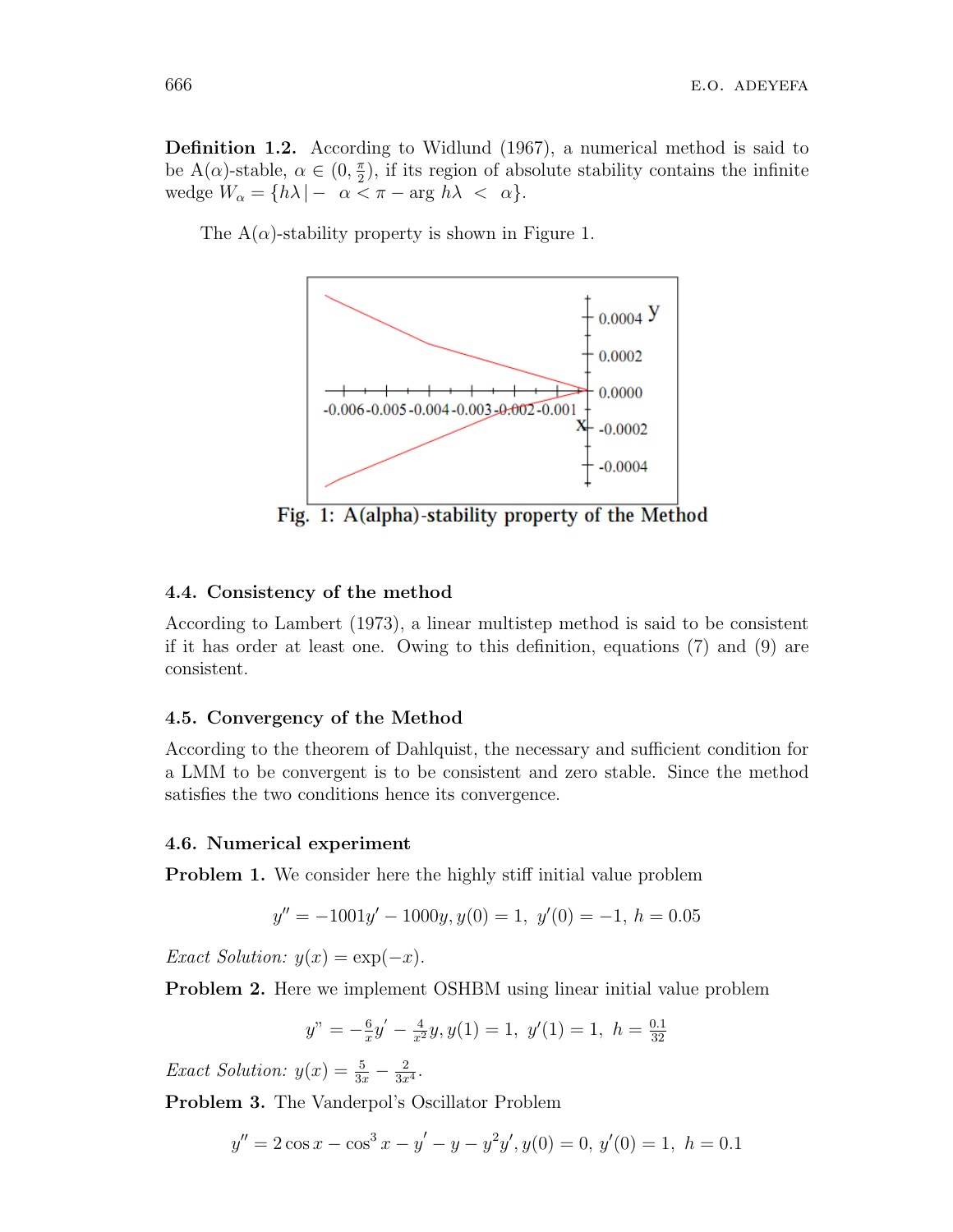whose exact solution is  $y(x) = \sin x$  is considered as our third test problem.

Problem 4. We consider the second order system equations

$$
y_1'' = -4t^2y_1 - \frac{2y_2}{\sqrt{y_1^2 + y_2^2}}, y_1(\sqrt{\frac{\pi}{2}}) = 0, y_1'(\sqrt{\frac{\pi}{2}}) = -2\sqrt{\frac{\pi}{2}}
$$
  

$$
y_2'' = -4t^2y_2 + \frac{2y_1}{\sqrt{y_1^2 + y_2^2}}, y_2(\sqrt{\frac{\pi}{2}}) = 1, y_2'(\sqrt{\frac{\pi}{2}}) = 0, \sqrt{\frac{\pi}{2}} \le t \le 10
$$

with exact solution given by  $y_1(t) = \cos(t^2)$ ,  $y_2(t) = \sin(t^2)$ , see Sommeijer (1993).

| X   | Error in OSHBM   | Error in OSHBM      | [2],<br>in<br>Error |
|-----|------------------|---------------------|---------------------|
|     | $h=0.05, p=5$    | $h=0.1, p=5$        | $h=0.1, p=4$        |
| 0.1 | 3.23959e-15      | 3.9996926e-13       | $2.05e-11$          |
| 0.2 | 1.794055e-14     | 2.75748143e-12      | $4.39e-11$          |
| 0.3 | 6.909555e-14     | 1.37032147e-11      | $6.55e-11$          |
| 0.4 | 2.3715412e-13    | 6.272985728e-11     | 8.38e-11            |
| 0.5 | 7.8100585e-13    | 2.8095960466e-10    | $9.86 - 11$         |
| 0.6 | 2.5337002e-12    | 1.25130028034e-09   | $1.10e-10$          |
| 0.7 | 8.17574399e-12   | 5.5650421949e-09    | $1.19e-10$          |
| 0.8 | 2.6332157e-11    | 2.474161011314e-08  | $1.24e-10$          |
| 0.9 | 8.475545968e-11  | 1.0998987818295e-07 | $1.28e-10$          |
| 1.0 | 2.7274422458e-10 | 4.8895562799261e-07 | $1.30e-10$          |

Table 1. Numerical Results of Problem 1

Table 2. Numerical Results of Problem 2

| X                  | Error in OSHBM      | Error in OSHBM     | Error in<br>[5],   |
|--------------------|---------------------|--------------------|--------------------|
|                    | $h=0.1/32$ , $p=5$  | $h=0.1, p=5$       | $h=0.1/32$ , $p=6$ |
| $0.003125$ 4.6e-18 |                     | 1.001124239044e-07 | 3.8354 E-05        |
| 0.00625            | $4.16e-17$          | 6.413822486422e-07 | 7.5004E-05         |
|                    | $0.009375$ 1.09e-16 | 1.136405e-06       | 1.0592 E-04        |
| 0.0125             | $2.053e-16$         | 1.49966e-06        | 1.35476 E-04       |
|                    | 0.015625 3.288e-16  | 1.7427e-06         | 1.55567E-04        |
| 0.01875            | 4.782e-16           | 1.894407e-06       | 1.86372E-04        |
|                    | $0.0218756521e-16$  | 1.980796e-06       | 1.96055E-04        |
| 0.025              | 8.491e-16           | 2.021807e-06       | 2.21045E-04        |
|                    | 0.028125 1.0679e-15 | 2.03174e-06        | 2.05628E-04        |
| 0.03125            | 1.3073e-15          | 2.0206e-06         | 2.77908E-04        |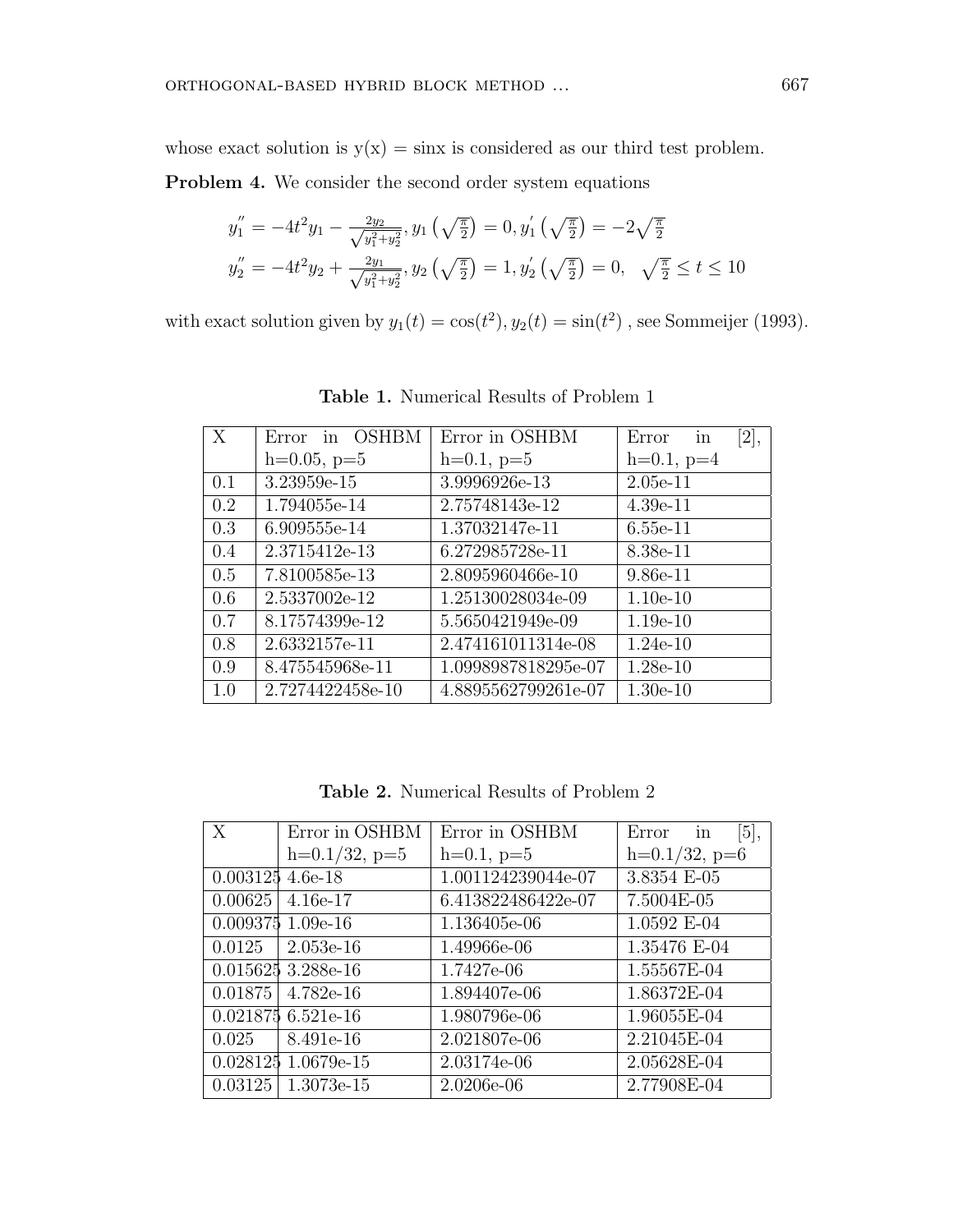| X   | Exact                  | <b>OSHBM</b>           | Error           |
|-----|------------------------|------------------------|-----------------|
| 0.1 | 0.09983341664682815231 | 0.09983341664641143268 | 4.16719627e-13  |
| 0.2 | 0.19866933079506121546 | 0.19866933079151260797 | 3.54860749e-12  |
| 0.3 | 0.29552020666133957511 | 0.29552020665229235391 | 9.0472212e-12   |
| 0.4 | 0.38941834230865049167 | 0.38941834229214808125 | 1.650241042e-11 |
| 0.5 | 0.47942553860420300027 | 0.47942553857875939095 | 2.544360932e-11 |
| 0.6 | 0.56464247339503535720 | 0.56464247335967945648 | 3.535590072e-11 |
| 0.7 | 0.64421768723769105367 | 0.64421768719198266396 | 4.570838971e-11 |
| 0.8 | 0.71735609089952276163 | 0.71735609084353295021 | 5.598981142e-11 |
| 0.9 | 0.78332690962748338846 | 0.78332690956173874562 | 6.574464284e-11 |
| 1.0 | 0.84147098480789650665 | 0.84147098473329359276 | 7.460291389e-11 |

Table 3. Numerical Results of Problem 3

Table 4. Numerical Results of Problem 4

| Method          | D | $M = 400$ | $M = 800$ | $M = 1600$ | $M = 3200$ | 6400     |
|-----------------|---|-----------|-----------|------------|------------|----------|
|                 | 4 | $0.6\,$   | .8        | 3.0        |            | 5.4      |
| H <sub>8</sub>  |   | 0.3       | 2.6       | 5.2        | 7.6        | $10.0\,$ |
| BG <sub>8</sub> | 8 | $0.9\,$   | 3.1       | 5.6        | 8.0        | 10.4     |
| OSHBM           | G | 5.2       |           |            | 9.7        |          |

# 5. Discussion of results

Problem 1 is a highly stiff problem and has been solved by Adeniran and Ogundare (2015) with a method of order 4. The numerical solutions are shown in Table 1. The OSHBM compared favourably well with the Adeniran and Ogundare method though the OSHBM is of order p=5. In Table 2, the solutions of problem 2 is presented as comparison of our order 5 OSHBM is made with order 6 method of Badmus and Yahaya. The superiority of the method has been established numerically. Table 3 shows the desirability of the method as we compare the solution of Problem 3 with the analytical method. Table 4 presents the solutions of Problem 4 which has been integrated in the interval  $\left[\sqrt{\frac{\pi}{2}}, 10\right]$ . This problem has also been solved by Sommeijer (1993) using N4 method of order four, the eighth-order, eight-stage RKN (H8) method constructed by Hairer (1977) and the eight-order, nine-stage method of order 8 (BG8) constructed by Beentjes and Gerritsen (1976). The results of these methods are compared with the OSHBM of order 5 in Table 4. The superiority of OSHBM has been established numerically as it performs better than those in Sommeijer (1993) in terms of accuracy (larger CD values) and efficiency (smaller NFEs).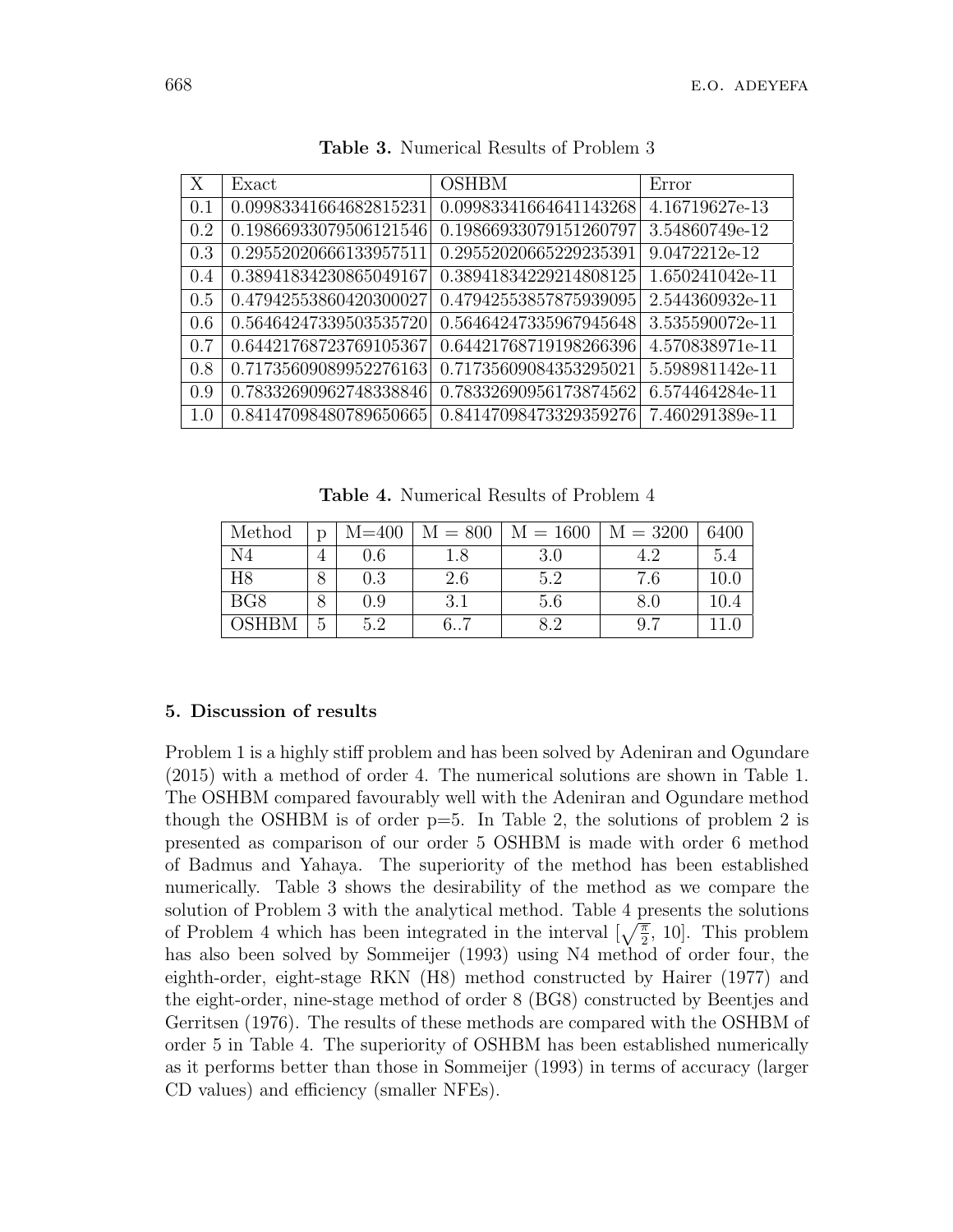## 6. Conclusion

Formulation of initial value problem solver has been developed using a new class orthogonal polynomials with recursive formula. Four test problems have been considered to show the efficiency and accuracy of the method. Tables 1, 2, 3 and 4 display the accuracy and comparison of the numerical results of the OSHBM with existing methods. The method is desirability as its superiority has been established by the numerical results. With little extension, the approach adopted in this paper is viable for the solution of higher order initial value problems of ordinary differential equations.

Acknowledgement. The author is grateful to the competent referees for their useful comments which has further improved the quality of this work.

## References

- [1] Adeyefa, E.O., Adeniyi, R.B., Construction of Orthogonal Basis Function and formulation of continuous hybrid schemes for the solution of third order ODEs, Journal of the Nigerian Association of Mathematical Physics, 29 (2015), 21-28.
- [2] ADENIRAN, A.O., OGUNDARE, B.S., An efficient hybrid numerical scheme for solving general second order initial value problems (IVPs), International Journal of Applied Mathematical Research, 4 (2) (2015), 411-419.
- [3] Awoyemi, D.O., A class of Continuous Linear Multistep Method for general second order initial value problems in ordinary differential equations, International Journal of Computer Mathematics, 72 (1991), 29-37.
- [4] AWOYEMI, D.O., A class of continuous method for general second order initial value problems in ordinary differential equations, Int. J. Comput. Math., 72 (1999), 29-37.
- [5] BADMUS, A.M., YAHAYA, Y.A., An Accurate Uniform Order 6 Block Method for Direct Solution of General Second Order Ordinary Differential Equations, The Pacific Journal of Science and Technology, 10 (2) (2009), 248-254.
- [6] BEENTJES, P.A., GERRITSEN, W.J., *Higher order Runge-Kutta methods* for the numerical solution of second order differential equations without first derivative, Report NW 34/76, Centre for Mathematics and Computer Science, Amsterdam, 1976.
- [7] Brown, R.L., Some characteristics of implicitly multi-derivative integration formulas, SIAM. J. Numer. Anal., 14 (1977), 982-983.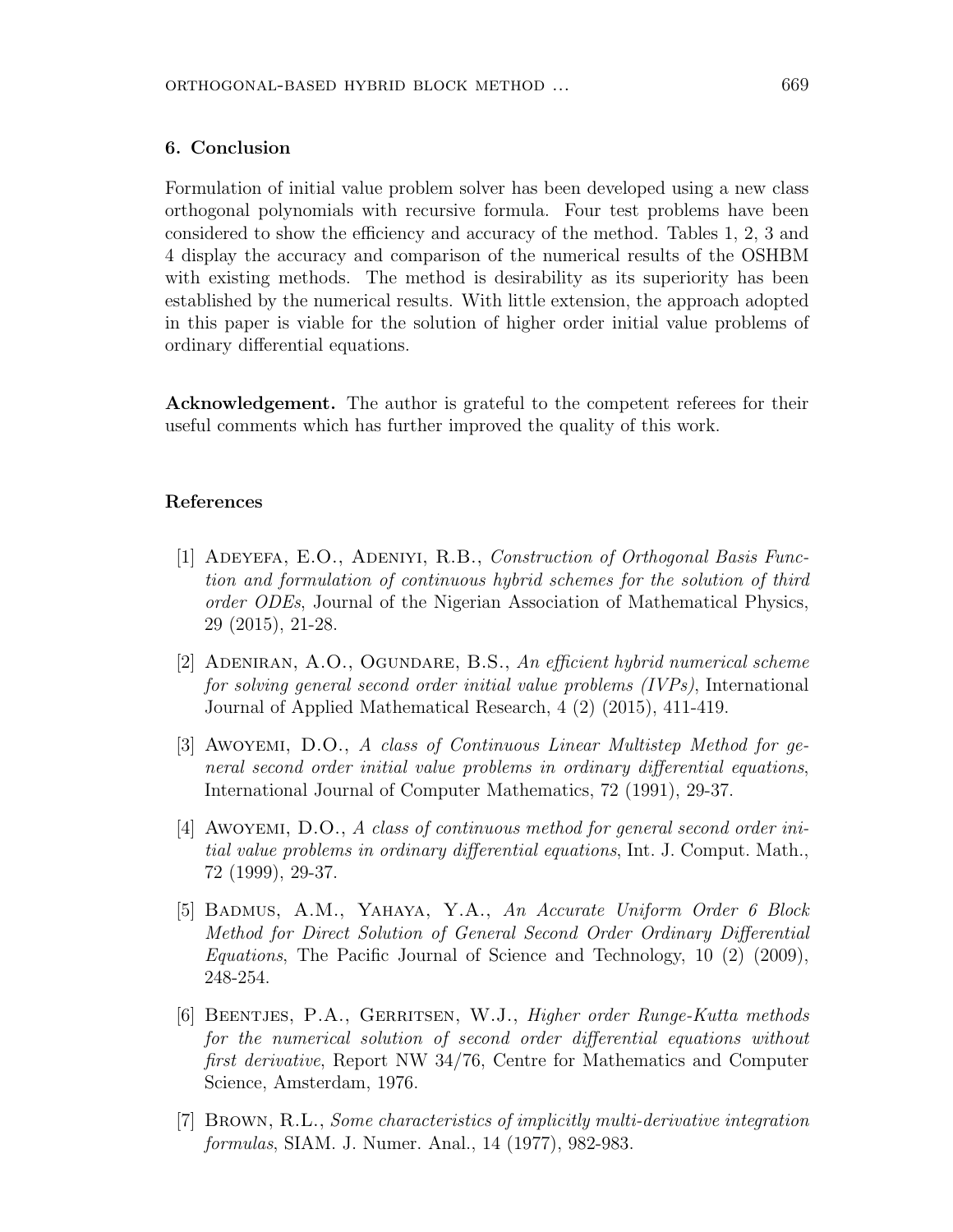- [8] BRUGNANO, L., TRIGIANTE, D., Solving Differential Problems by Multitep Initial and Boundary Value Methods, Gordon and Breach Science Publishers, Amsterdam, 1998.
- [9] Dahlquist, G., Some properties of linear multistep and one leg method for ordinary differential equations. Department of computer science, Royal institute of technology, Stockholm, 1979.
- [10] Ehigie, J.O., Okunuga, S.A., Sofoluwe, A.B., On generalized 2-step continuous linear multistep methods of hybrid type for the integration of second order ordinary differential equations, Archives of Applied Science Research, 2 (6) (2010), 362–372.
- [11] Fatunla, S.O., Numerical Methods for initial value problems for ordinary differential equations, U.S.A Academy Press, Boston, 1988, p.295.
- [12] Fatunla, S.O., Block method for second order initial value problem (IVP), International Journal of Computer Mathematics, 41 (1991), 55-63.
- [13] Fatunla, S.O., A class of block methods for second order IVPs, Int. J. Comput. Math., 55 (1994), 119-133.
- [14] Gear, C.W., The automatic integration of ordinary differential equations, Comm. ACM., 14 (1971), 176-179.
- [15] Gear, C.W., Simultaneous numerical solution of differential-algebraic equations, IEEE Transactions in Circuit Theory, 18 (1971), 89-95.
- [16] Golub, G.H., Fischer B., How to generate unknown polynomials out of known orthogonal polynomials, Journal of Computational and Applied Mathematics, 43 (1992), 99-115.
- [17] Jator, S.N., A sixth order Linear Multistep Method for direct solution of  $y'' = f(x, y, y')$ , International Journal of Pure and Applied Mathematics, 40 (1) (2007), 407-472.
- [18] Hairer, E., Nørsett, S.P., Wanner, G., Solving Ordinary Differential Equations I, Nonstiff Problems, Springer-Verlag, Berlin, Heidelberg, 1993.
- [19] HAIRER, E., Méthodes de Nystrøm pour l'équation différentielle  $y'' = f(x, y)$ , Numer. Math. 25 (1977), 283–300.
- [20] Henrici, P., Discrete variable methods for ODEs, John Wiley, New York, 1962.
- [21] ISMAIL, F., YAP, L.K., MOHAMAD, O., *Explicit and implicit 3-point block* methods for solving special second order ordinary differential equations directly, International Journal of Mathematical Analysis, 3 (5) (2009), 239– 254.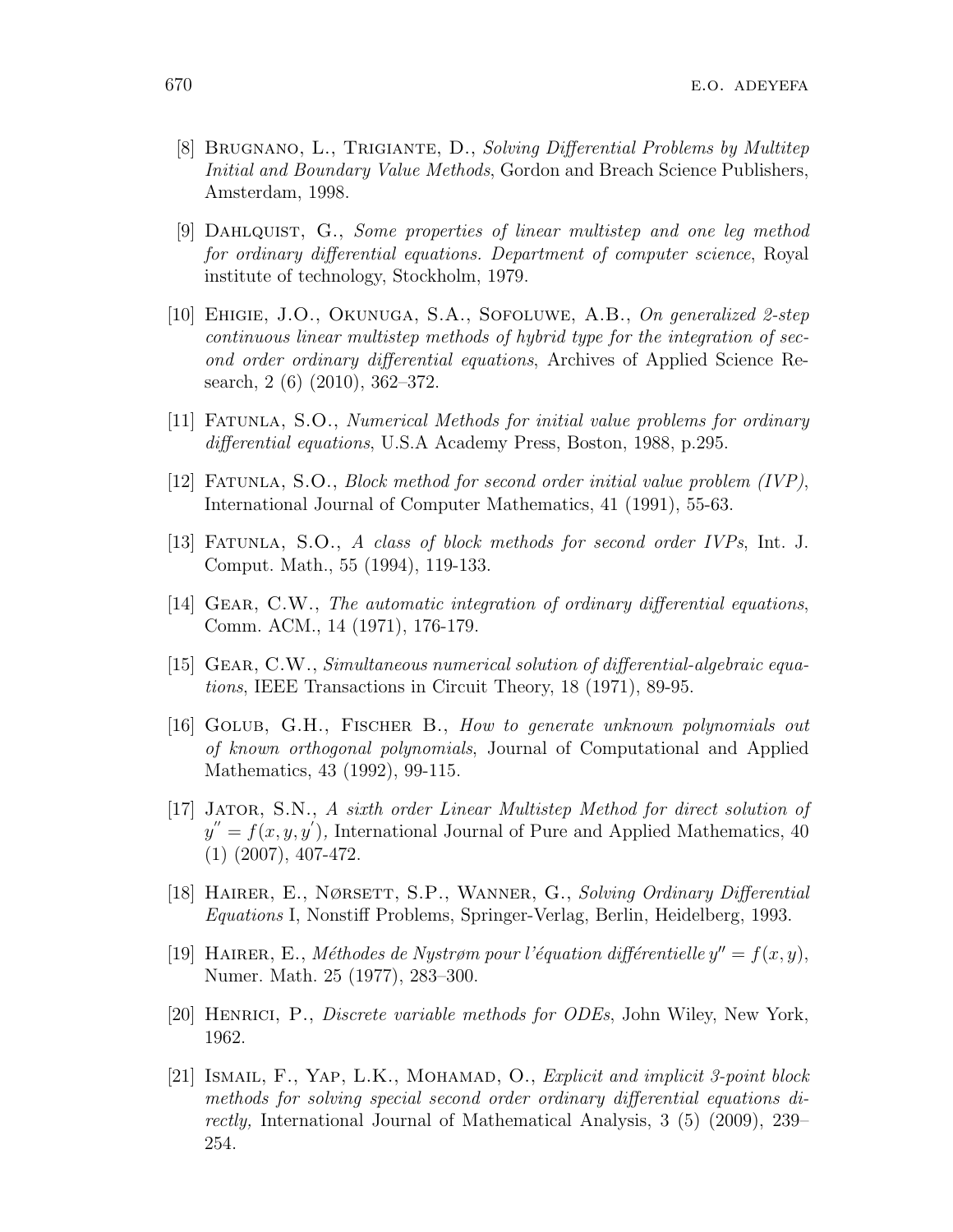- [22] LAMBERT, J.D., Numerical Methods for ordinary differential systems New York John Willey and Sons, 1991, p. 293.
- [23] LAMBERT, J.D., Computational methods for ordinary differential equations, John Wiley, New York, 1973.
- [24] Lanczos, C., Trigonometric interpolation of empirical and analytical functions, J. Math. Physics, 17 (1938), 123-199.
- [25] Lie, I., Norselt, S.P., Super convergence for multistep collocation, Math. Comp., 52 (1989), 65-79.
- [26] Milne W.E., Numerical Solution of Differential Equations, John Wiley & Sons, New York, NY, USA, 1953.
- [27] Onumanyi, P., Sirisena, U.W., Jator, S.N., Continuous finite difference approximations for solving differential equations, Int. J. Comput. Math., 72 (1999), 15–27.
- [28] ONUMANYI, P., FATOKUN, J., ADEJO, B.O., Accurate Numerical Differentiation by continuous integration for ordinary differential equations, J. Mathe. Soc., 27 (2008), 69-90.
- [29] Ramos, H., Mehta, S., Vigo-Aguiar, J., A unified approach for the development of k-step block Falkner-type methods for solving general secondorder initial-value problems in ODEs, J. of Computational and Applied Mathematics. Article in Press, 2016
- [30] Rosser, J.B., A Runge-Kutta for all seasons, SIAM Review, 9 (1967), 417- 452.
- [31] Shampine, L.F., Watts, H.A., Block implicit one-step methods, Journal of Computer Maths., 23 (1969), 731-740.
- [32] SHAMPINE, L.F., WATTS, H.A., *Block implicit one-step methods*, Mathematics of Computation, 23 (1959), 731-740.
- [33] SIRISENA U.W., An accurate implementation of the Butcher hybrid formula for the IVP in ODEs, Nig. J. of Mathematics and Applications, 12 (1999), 199-206.
- [34] Sommeijer, B.P., Explicit high-order Runge–Kutta–Nystrm methods for parallel computers, Appl. Numer. Math., 13 (1993), 221-240.
- [35] Suleiman, M.B., Solving higher order ODEs directly by the direct integration method, Appl. Math. Comput., 33 (1989), 197–219.
- [36] Szego, G., Orthogonal polynomials, Amer. Math. Soc. Colloquium publications, 1975.